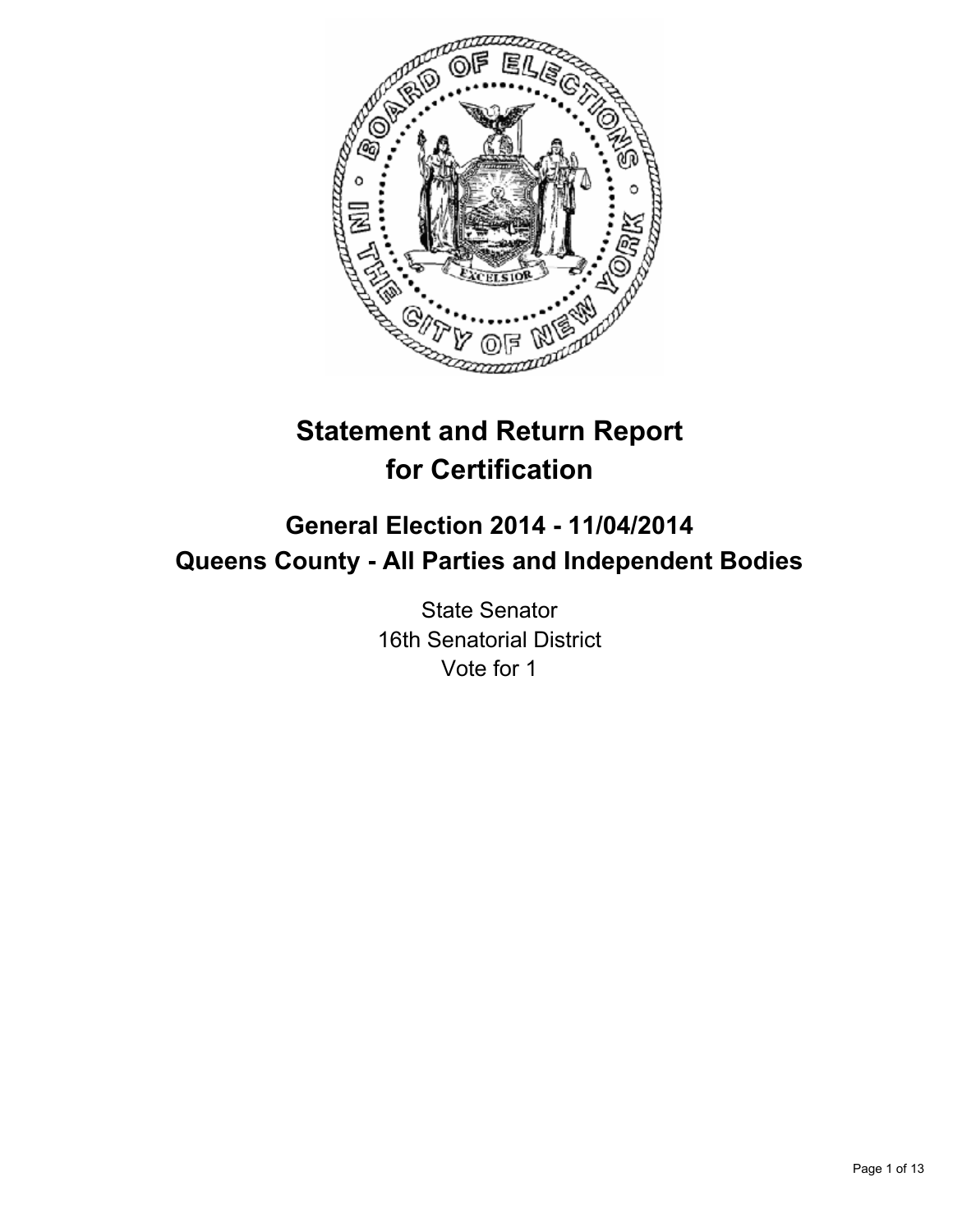

| <b>PUBLIC COUNTER</b>                                    | 147      |
|----------------------------------------------------------|----------|
| <b>EMERGENCY</b>                                         | 0        |
| ABSENTEE/MILITARY                                        | 6        |
| <b>FEDERAL</b>                                           | 0        |
| <b>SPECIAL PRESIDENTIAL</b>                              | $\Omega$ |
| AFFIDAVIT                                                |          |
| <b>Total Ballots</b>                                     | 154      |
| Less - Inapplicable Federal/Special Presidential Ballots | 0        |
| <b>Total Applicable Ballots</b>                          | 154      |
| TOBY ANN STAVISKY (DEMOCRATIC)                           | 96       |
| TOBY ANN STAVISKY (WORKING FAMILIES)                     | 17       |
| TOBY ANN STAVISKY (INDEPENDENCE)                         | 3        |
| <b>Total Votes</b>                                       | 116      |
| Unrecorded                                               | 38       |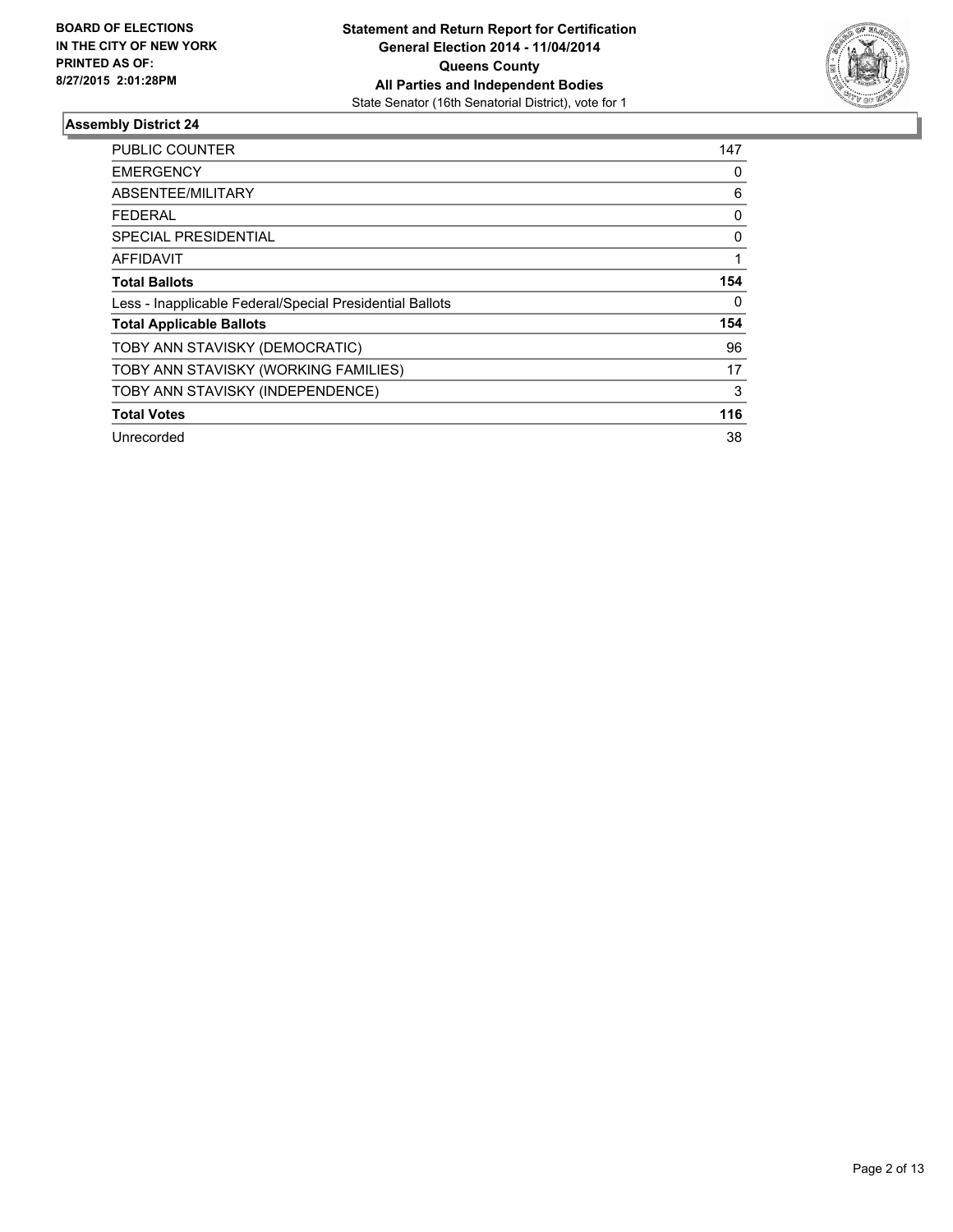

| PUBLIC COUNTER                                           | 4,931 |
|----------------------------------------------------------|-------|
| <b>EMERGENCY</b>                                         | 0     |
| ABSENTEE/MILITARY                                        | 118   |
| <b>FEDERAL</b>                                           | 25    |
| SPECIAL PRESIDENTIAL                                     | 0     |
| AFFIDAVIT                                                | 46    |
| <b>Total Ballots</b>                                     | 5,120 |
| Less - Inapplicable Federal/Special Presidential Ballots | (25)  |
| <b>Total Applicable Ballots</b>                          | 5,095 |
| TOBY ANN STAVISKY (DEMOCRATIC)                           | 3,364 |
| TOBY ANN STAVISKY (WORKING FAMILIES)                     | 274   |
| TOBY ANN STAVISKY (INDEPENDENCE)                         | 139   |
| ABRAHAM LINCOLN (WRITE-IN)                               | 1     |
| ALAN Z. GOODMAN (WRITE-IN)                               | 1     |
| C. J. JUNG (WRITE-IN)                                    | 1     |
| CARMEN R. VELASQUEZ (WRITE-IN)                           | 1     |
| CHRISSY VOSKENCHIAN (WRITE-IN)                           | 1     |
| CHRISTOPHER DENNY (WRITE-IN)                             | 1     |
| CHRISTOPHER ROBERTS PRYOR (WRITE-IN)                     | 1     |
| JACKIE CHAN (WRITE-IN)                                   | 1     |
| JASON KOVACS (WRITE-IN)                                  | 1     |
| JO RAMIREZ (WRITE-IN)                                    | 1     |
| JOHN LIU (WRITE-IN)                                      | 1     |
| JULIO RAMIREZ (WRITE-IN)                                 | 1     |
| LOUISE HERMAN (WRITE-IN)                                 | 1     |
| MICHAEL DOONAN (WRITE-IN)                                | 1     |
| RANDY MYERS (WRITE-IN)                                   | 1     |
| S.J. JUNG (WRITE-IN)                                     | 4     |
| STEVE REINERT (WRITE-IN)                                 | 1     |
| THOMAS GEONGINDES (WRITE-IN)                             | 1     |
| UNATTRIBUTABLE WRITE-IN (WRITE-IN)                       | 7     |
| WALTER LOWSCH (WRITE-IN)                                 | 1     |
| WELSON CHANG (WRITE-IN)                                  | 1     |
| ZHENG HAO MA (WRITE-IN)                                  | 1     |
| <b>Total Votes</b>                                       | 3,808 |
| Unrecorded                                               | 1,287 |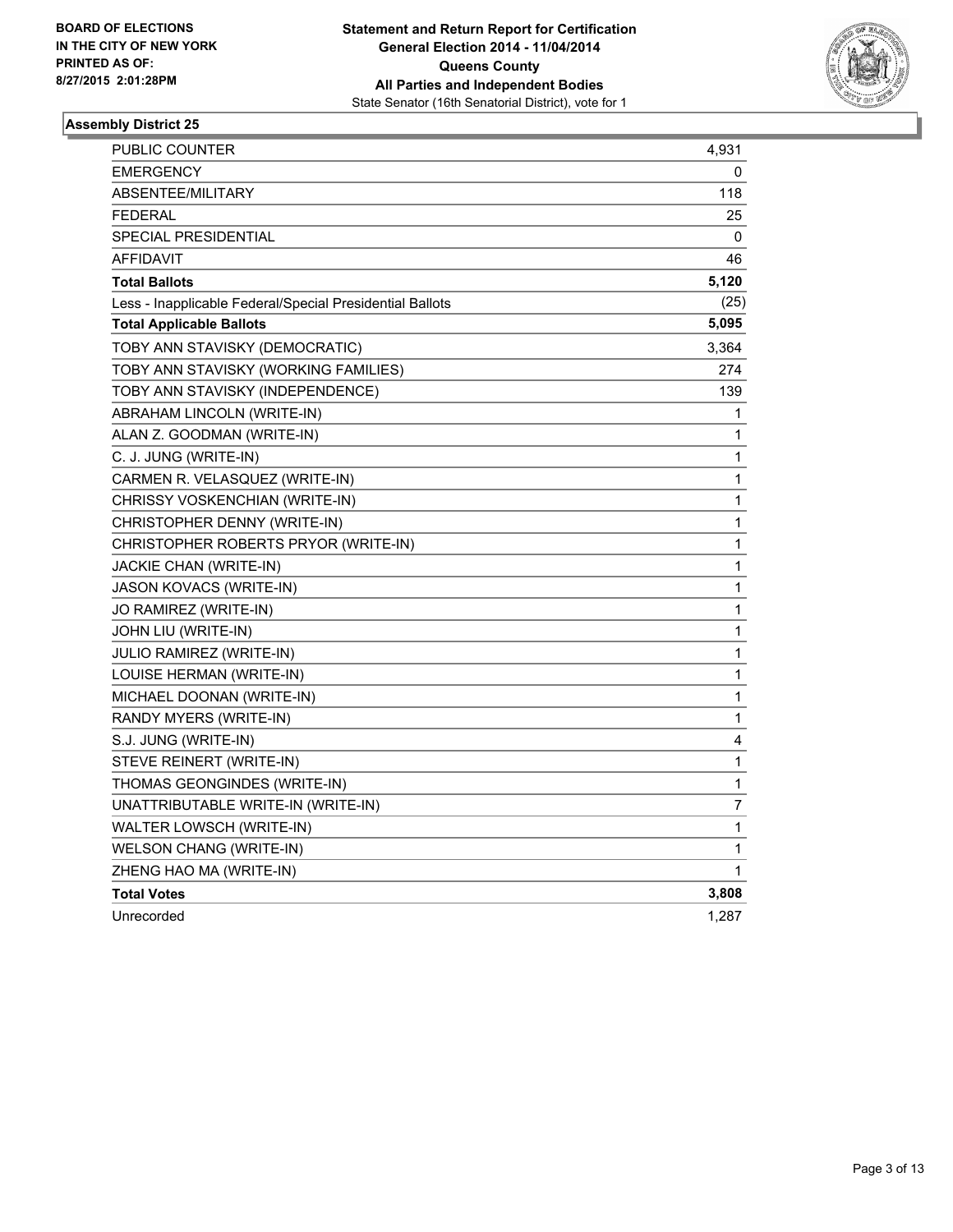

| <b>PUBLIC COUNTER</b>                                    | 399            |
|----------------------------------------------------------|----------------|
| <b>EMERGENCY</b>                                         | 0              |
| ABSENTEE/MILITARY                                        | 9              |
| <b>FEDERAL</b>                                           | $\overline{2}$ |
| SPECIAL PRESIDENTIAL                                     | 0              |
| AFFIDAVIT                                                | 3              |
| <b>Total Ballots</b>                                     | 413            |
| Less - Inapplicable Federal/Special Presidential Ballots | (2)            |
| <b>Total Applicable Ballots</b>                          | 411            |
| TOBY ANN STAVISKY (DEMOCRATIC)                           | 250            |
| TOBY ANN STAVISKY (WORKING FAMILIES)                     | 22             |
| TOBY ANN STAVISKY (INDEPENDENCE)                         | 14             |
| UNATTRIBUTABLE WRITE-IN (WRITE-IN)                       | 1              |
| <b>Total Votes</b>                                       | 287            |
| Unrecorded                                               | 124            |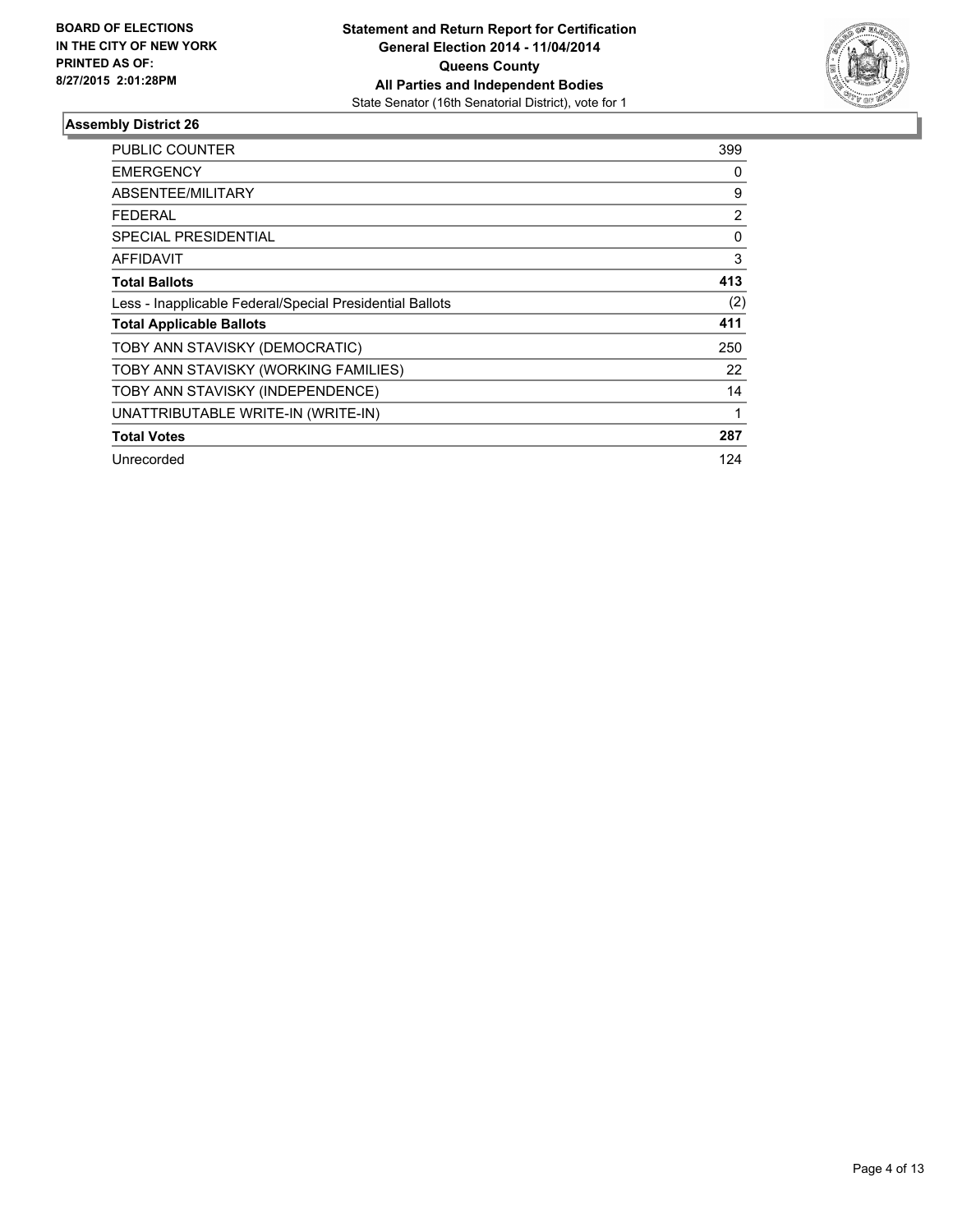

| <b>PUBLIC COUNTER</b>                                    | 4,508       |
|----------------------------------------------------------|-------------|
| <b>EMERGENCY</b>                                         | 0           |
| ABSENTEE/MILITARY                                        | 174         |
| <b>FEDERAL</b>                                           | 28          |
| <b>SPECIAL PRESIDENTIAL</b>                              | 0           |
| AFFIDAVIT                                                | 49          |
| <b>Total Ballots</b>                                     | 4,759       |
| Less - Inapplicable Federal/Special Presidential Ballots | (28)        |
| <b>Total Applicable Ballots</b>                          | 4,731       |
| TOBY ANN STAVISKY (DEMOCRATIC)                           | 3,441       |
| TOBY ANN STAVISKY (WORKING FAMILIES)                     | 253         |
| TOBY ANN STAVISKY (INDEPENDENCE)                         | 126         |
| AMY JONES (WRITE-IN)                                     | 1           |
| BASYA PRICE (WRITE-IN)                                   | 1           |
| BRIAN BRITZ (WRITE-IN)                                   | 1           |
| DAN AKROYD (WRITE-IN)                                    | 1           |
| DANA HAAS (WRITE-IN)                                     | 1           |
| DAVID I ROTHSTEIN (WRITE-IN)                             | 1           |
| EPHRAIM GROSSMEN (WRITE-IN)                              | $\mathbf 1$ |
| J DARO CASTELLANOS (WRITE-IN)                            | 1           |
| JANE DOE (WRITE-IN)                                      | 1           |
| JOHN BUA (WRITE-IN)                                      | 1           |
| MARIE IACHETTA (WRITE-IN)                                | 1           |
| MOJGAN LANCMAN (WRITE-IN)                                | 1           |
| RAND PAUL (WRITE-IN)                                     | 1           |
| RANDI CREDICO (WRITE-IN)                                 | 1           |
| ROMAN GORODETSKI (WRITE-IN)                              | 3           |
| SAMUEL GILLMAN (WRITE-IN)                                | 1           |
| SEAN MCNEILL (WRITE-IN)                                  | 1           |
| SHARI ROLNICK (WRITE-IN)                                 | 1           |
| TONY AVELLA (WRITE-IN)                                   | 1           |
| UNATTRIBUTABLE WRITE-IN (WRITE-IN)                       | 10          |
| YOEL SCHONFELD (WRITE-IN)                                | 1           |
| <b>Total Votes</b>                                       | 3,852       |
| Unrecorded                                               | 879         |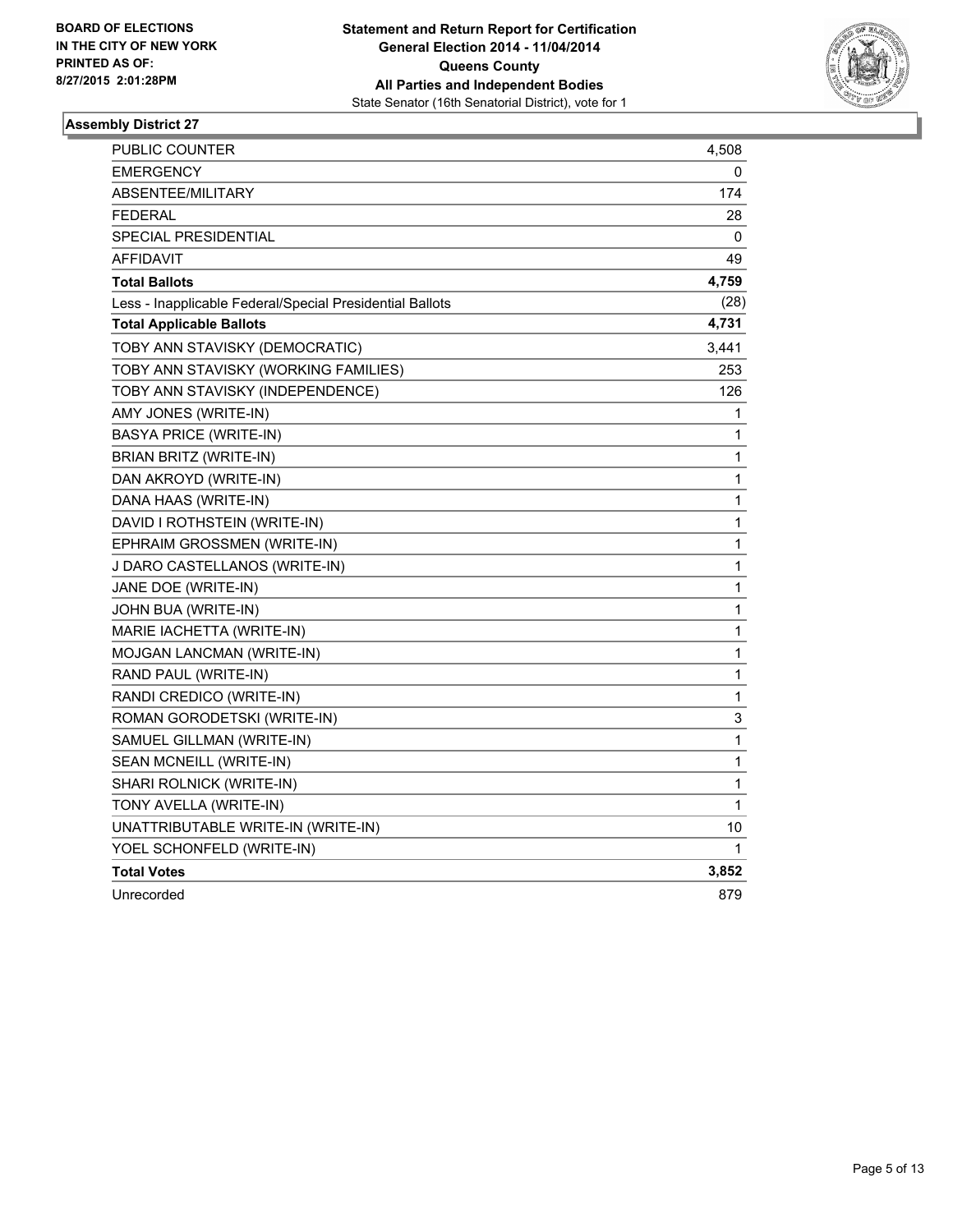

| PUBLIC COUNTER                                           | 5,483          |
|----------------------------------------------------------|----------------|
| <b>EMERGENCY</b>                                         | 0              |
| ABSENTEE/MILITARY                                        | 271            |
| <b>FEDERAL</b>                                           | 42             |
| SPECIAL PRESIDENTIAL                                     | 0              |
| AFFIDAVIT                                                | 54             |
| <b>Total Ballots</b>                                     | 5,850          |
| Less - Inapplicable Federal/Special Presidential Ballots | (42)           |
| <b>Total Applicable Ballots</b>                          | 5,808          |
| TOBY ANN STAVISKY (DEMOCRATIC)                           | 3,916          |
| TOBY ANN STAVISKY (WORKING FAMILIES)                     | 449            |
| TOBY ANN STAVISKY (INDEPENDENCE)                         | 195            |
| AGAMEMON DIMITRIAJD (WRITE-IN)                           | 1              |
| BRYAN LITZ (WRITE-IN)                                    | 1              |
| C NEMO (WRITE-IN)                                        | 1              |
| CARYN HERMAN (WRITE-IN)                                  | 1              |
| CELESTE ORTIZ (WRITE-IN)                                 | 1              |
| CHRIS EDES (WRITE-IN)                                    | 2              |
| DEREK JETER (WRITE-IN)                                   | $\overline{2}$ |
| FRANK ENG (WRITE-IN)                                     | 1              |
| JAMES MOONEY (WRITE-IN)                                  | 2              |
| JANET A ANDERSON (WRITE-IN)                              | 1              |
| JEFFREY OSSIP (WRITE-IN)                                 | 1              |
| JOEL GNAYER (WRITE-IN)                                   | 1              |
| JOSEF WAGNER (WRITE-IN)                                  | 1              |
| JULIE HU (WRITE-IN)                                      | 1              |
| L KUGELMAS (WRITE-IN)                                    | 1              |
| LEE ZELDIN (WRITE-IN)                                    | 1              |
| LIA CONIGLID (WRITE-IN)                                  | 1              |
| MICHAEL BLOOMBERG (WRITE-IN)                             | 1              |
| MICHAEL SASS (WRITE-IN)                                  | 1              |
| NICHOLAS JAMES KANPOLA (WRITE-IN)                        | 1              |
| RANDY CRADICO (WRITE-IN)                                 | 1              |
| RUTA KARNEN (WRITE-IN)                                   | 1              |
| SABAN MUSTAFIC (WRITE-IN)                                | 1              |
| STEFAN JORDANOW (WRITE-IN)                               | 1              |
| TAYLOR SWIFT (WRITE-IN)                                  | 1              |
| THOMAS FAREAS (WRITE-IN)                                 | 1              |
| TIM WU (WRITE-IN)                                        | 1              |
| TODD VENEZIA (WRITE-IN)                                  | 1              |
| UNATTRIBUTABLE WRITE-IN (WRITE-IN)                       | 12             |
| YURIY ARONOV (WRITE-IN)                                  | 1              |
| <b>Total Votes</b>                                       | 4,604          |
| Unrecorded                                               | 1,204          |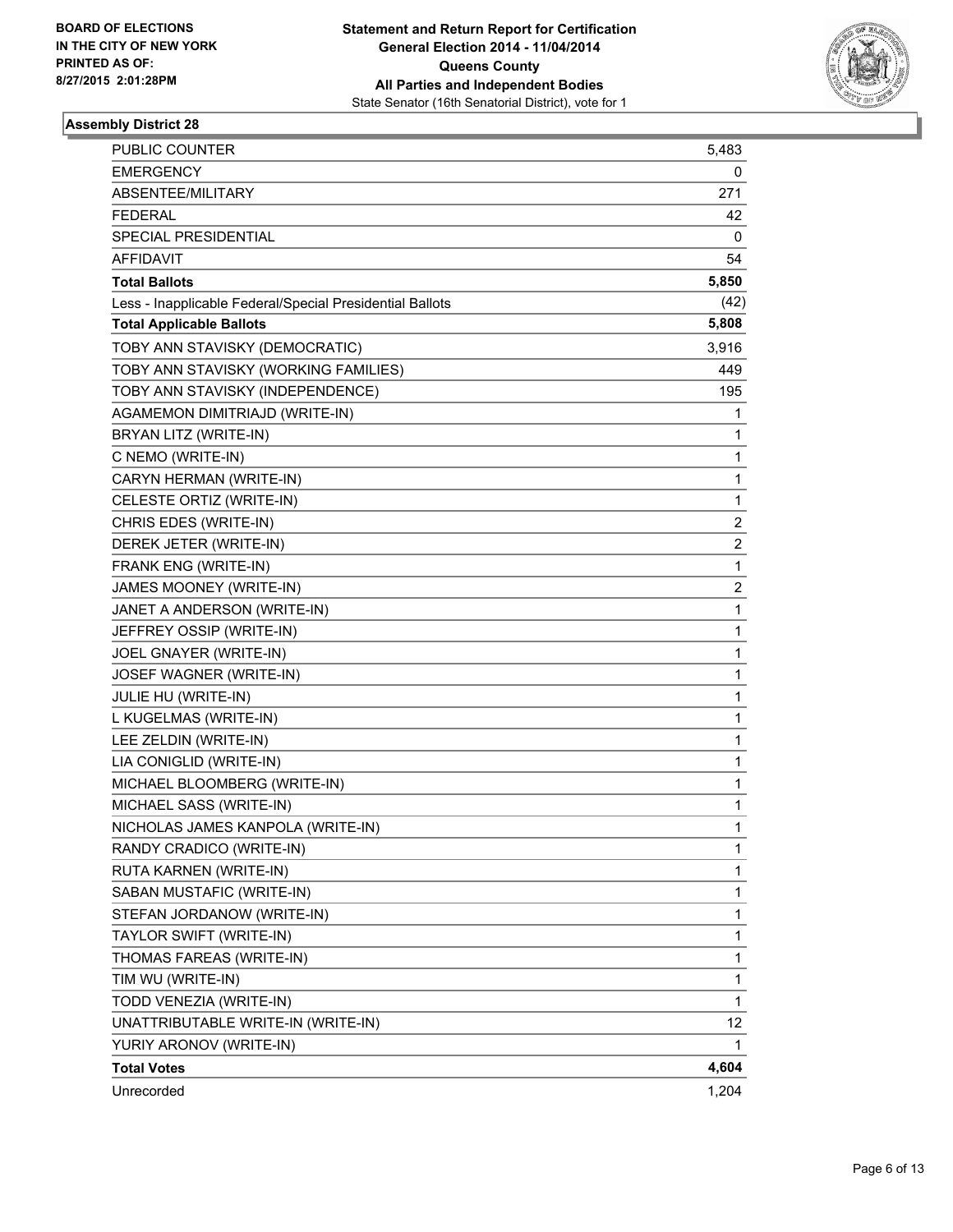

| <b>PUBLIC COUNTER</b>                                    | 505            |
|----------------------------------------------------------|----------------|
| <b>EMERGENCY</b>                                         | 0              |
| ABSENTEE/MILITARY                                        | 50             |
| <b>FEDERAL</b>                                           | 3              |
| <b>SPECIAL PRESIDENTIAL</b>                              | 0              |
| <b>AFFIDAVIT</b>                                         | 7              |
| <b>Total Ballots</b>                                     | 565            |
| Less - Inapplicable Federal/Special Presidential Ballots | (3)            |
| <b>Total Applicable Ballots</b>                          | 562            |
| TOBY ANN STAVISKY (DEMOCRATIC)                           | 333            |
| TOBY ANN STAVISKY (WORKING FAMILIES)                     | 38             |
| TOBY ANN STAVISKY (INDEPENDENCE)                         | 18             |
| S.J. JUNG (WRITE-IN)                                     | 6              |
| UNATTRIBUTABLE WRITE-IN (WRITE-IN)                       | $\overline{2}$ |
| <b>Total Votes</b>                                       | 397            |
| Unrecorded                                               | 165            |

| <b>PUBLIC COUNTER</b>                                    | 418          |
|----------------------------------------------------------|--------------|
| <b>EMERGENCY</b>                                         | 0            |
| ABSENTEE/MILITARY                                        | 7            |
| <b>FEDERAL</b>                                           | 1            |
| <b>SPECIAL PRESIDENTIAL</b>                              | $\mathbf{0}$ |
| <b>AFFIDAVIT</b>                                         | 8            |
| <b>Total Ballots</b>                                     | 434          |
| Less - Inapplicable Federal/Special Presidential Ballots | (1)          |
| <b>Total Applicable Ballots</b>                          | 433          |
| TOBY ANN STAVISKY (DEMOCRATIC)                           | 295          |
| TOBY ANN STAVISKY (WORKING FAMILIES)                     | 48           |
| TOBY ANN STAVISKY (INDEPENDENCE)                         | 6            |
| JILLIAN JOHNSON (WRITE-IN)                               | 1            |
| JOHN HILLENGARDER (WRITE-IN)                             | 1            |
| NATE GUNARY (WRITE-IN)                                   | 1            |
| S.J. JUNG (WRITE-IN)                                     | 2            |
| UNATTRIBUTABLE WRITE-IN (WRITE-IN)                       | 2            |
| <b>Total Votes</b>                                       | 356          |
| Unrecorded                                               | 77           |
|                                                          |              |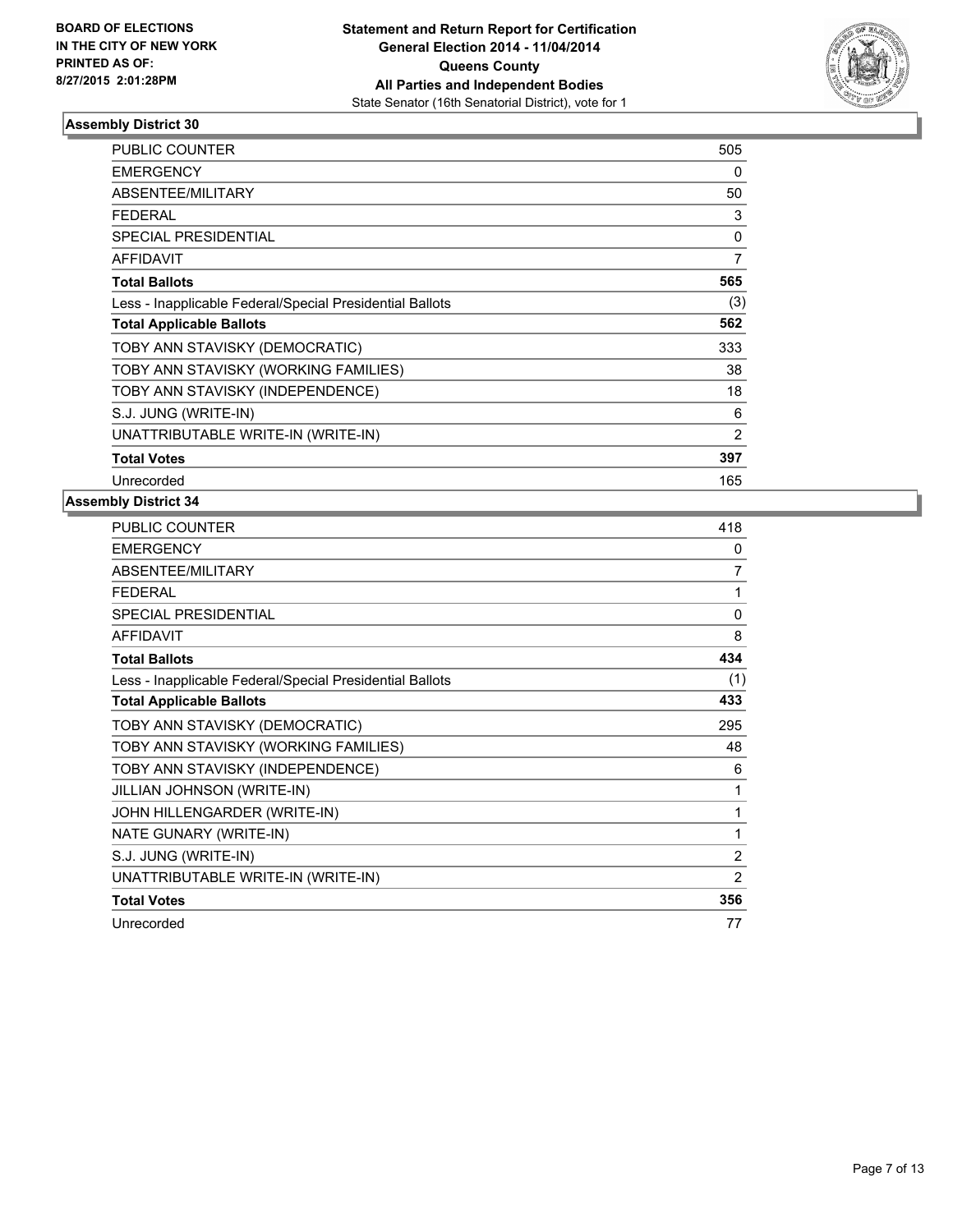

| <b>PUBLIC COUNTER</b>                                    | 2,540        |
|----------------------------------------------------------|--------------|
| <b>EMERGENCY</b>                                         | 0            |
| <b>ABSENTEE/MILITARY</b>                                 | 87           |
| <b>FEDERAL</b>                                           | 18           |
| <b>SPECIAL PRESIDENTIAL</b>                              | $\mathbf{0}$ |
| <b>AFFIDAVIT</b>                                         | 19           |
| <b>Total Ballots</b>                                     | 2,664        |
| Less - Inapplicable Federal/Special Presidential Ballots | (18)         |
| <b>Total Applicable Ballots</b>                          | 2,646        |
| TOBY ANN STAVISKY (DEMOCRATIC)                           | 1.704        |
| TOBY ANN STAVISKY (WORKING FAMILIES)                     | 174          |
| TOBY ANN STAVISKY (INDEPENDENCE)                         | 80           |
| ANTON TRAPMAN (WRITE-IN)                                 | 1            |
| BENEDICT W WALL (WRITE-IN)                               | 1            |
| BOLINAR ALTAMIRAL (WRITE-IN)                             | 1            |
| EROL SENAKIS (WRITE-IN)                                  | 1            |
| <b>GARCIA SCOTT (WRITE-IN)</b>                           | 1            |
| <b>GAVEN NOWAK (WRITE-IN)</b>                            | 1            |
| JUAN CHENG (WRITE-IN)                                    | 1            |
| MARK J BIBLIS (WRITE-IN)                                 | 1            |
| ROBBIE SHEIKH (WRITE-IN)                                 | $\mathbf{1}$ |
| S J JUNG (WRITE-IN)                                      | 48           |
| TERRY MATACOTTA (WRITE-IN)                               | 1            |
| TOM MOULTON (WRITE-IN)                                   | 1            |
| UNATTRIBUTABLE WRITE-IN (WRITE-IN)                       | 4            |
| <b>Total Votes</b>                                       | 2,021        |
| Unrecorded                                               | 625          |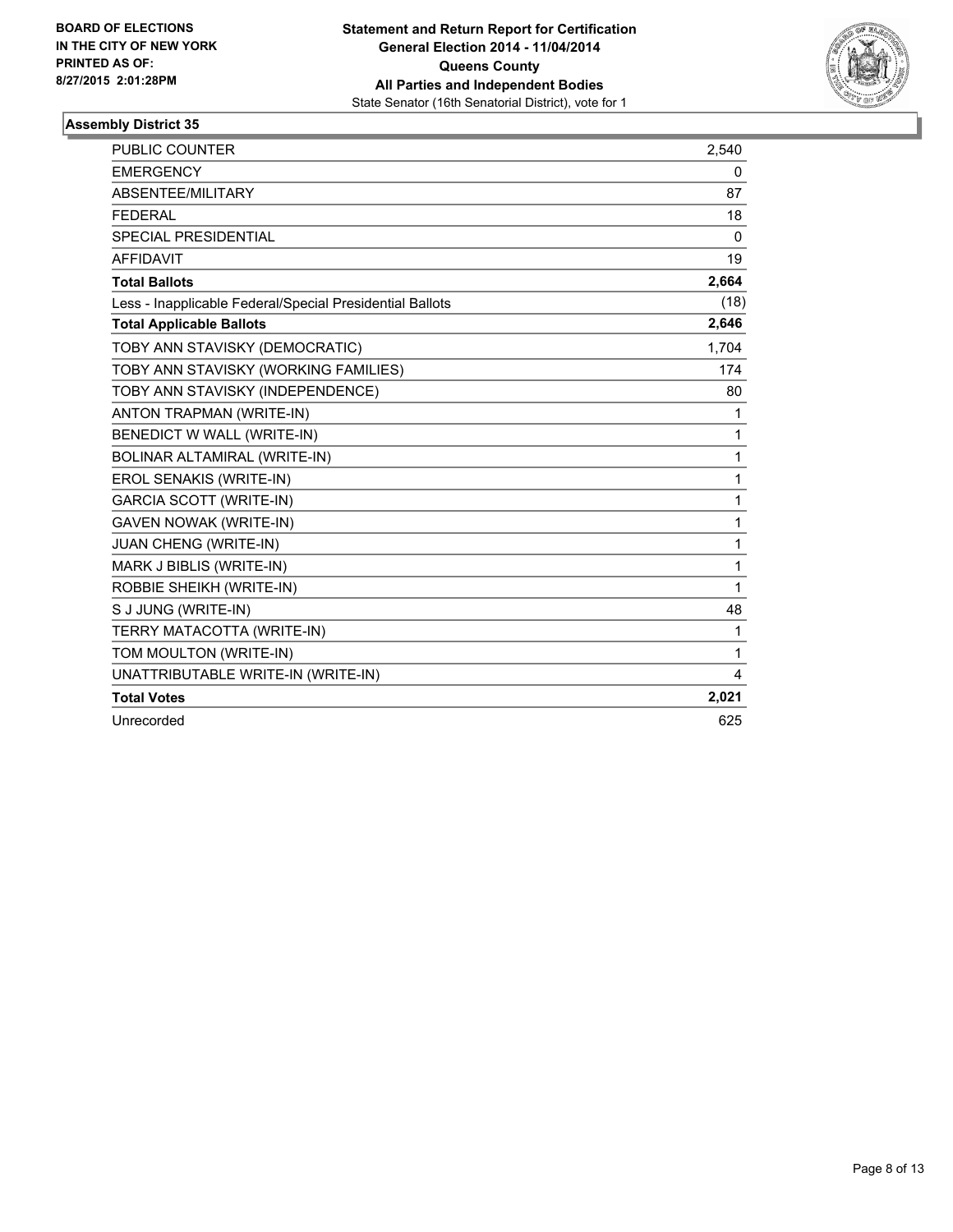

| <b>PUBLIC COUNTER</b>                                    | 1,540    |
|----------------------------------------------------------|----------|
| <b>EMERGENCY</b>                                         | 0        |
| ABSENTEE/MILITARY                                        | 32       |
| <b>FFDFRAL</b>                                           | 13       |
| <b>SPECIAL PRESIDENTIAL</b>                              | $\Omega$ |
| <b>AFFIDAVIT</b>                                         | 38       |
| <b>Total Ballots</b>                                     | 1,623    |
| Less - Inapplicable Federal/Special Presidential Ballots | (13)     |
| <b>Total Applicable Ballots</b>                          | 1,610    |
| TOBY ANN STAVISKY (DEMOCRATIC)                           | 1,120    |
| TOBY ANN STAVISKY (WORKING FAMILIES)                     | 100      |
| TOBY ANN STAVISKY (INDEPENDENCE)                         | 26       |
| ANDREW MOSKOWITZ (WRITE-IN)                              | 1        |
| <b>BARRY GOLLANTI (WRITE-IN)</b>                         | 1        |
| C J JONG (WRITE-IN)                                      | 1        |
| REGINALD CHIH (WRITE-IN)                                 | 1        |
| S J JUNG (WRITE-IN)                                      | 24       |
| S J SUNG (WRITE-IN)                                      | 1        |
| UNATTRIBUTABLE WRITE-IN (WRITE-IN)                       | 2        |
| <b>Total Votes</b>                                       | 1,277    |
| Unrecorded                                               | 333      |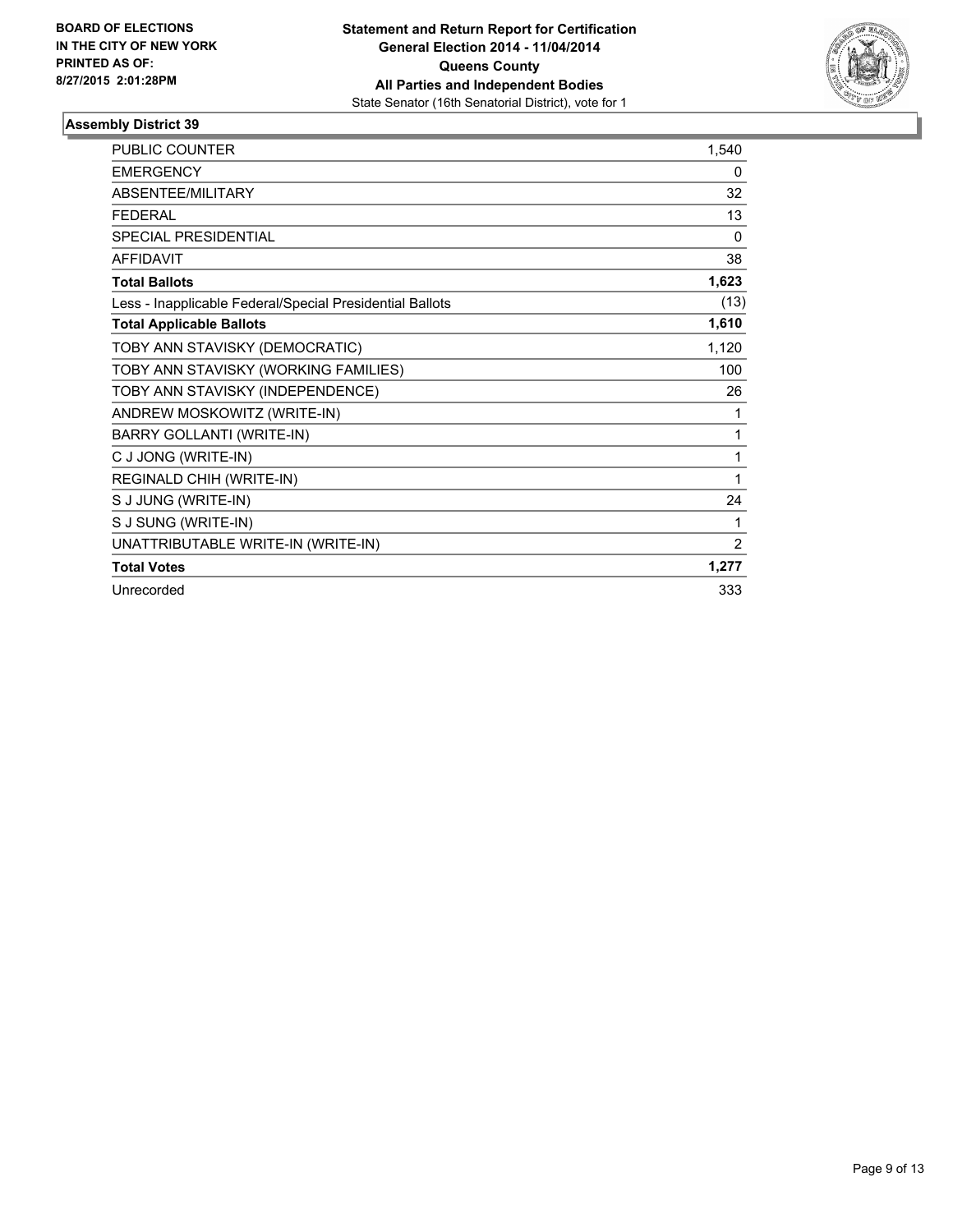

| <b>PUBLIC COUNTER</b>                                    | 6,309                   |
|----------------------------------------------------------|-------------------------|
| EMERGENCY                                                | 0                       |
| ABSENTEE/MILITARY                                        | 202                     |
| <b>FEDERAL</b>                                           | 33                      |
| <b>SPECIAL PRESIDENTIAL</b>                              | 0                       |
| AFFIDAVIT                                                | 55                      |
| <b>Total Ballots</b>                                     | 6,599                   |
| Less - Inapplicable Federal/Special Presidential Ballots | (33)                    |
| <b>Total Applicable Ballots</b>                          | 6,566                   |
| TOBY ANN STAVISKY (DEMOCRATIC)                           | 4,265                   |
| TOBY ANN STAVISKY (WORKING FAMILIES)                     | 273                     |
| TOBY ANN STAVISKY (INDEPENDENCE)                         | 127                     |
| ALEXANDER RUIZ (WRITE-IN)                                | 1                       |
| CAROL O'STARK (WRITE-IN)                                 | 1                       |
| DENNIS HIGGINS (WRITE-IN)                                | 1                       |
| J J JUNG (WRITE-IN)                                      | $\mathbf{1}$            |
| JAMES J TRIKAS (WRITE-IN)                                | 1                       |
| JAMES J. TRIKAS (WRITE-IN)                               | $\overline{c}$          |
| JOHNF. MAZZITELLI (WRITE-IN)                             | $\mathbf 1$             |
| KOOL HERC (WRITE-IN)                                     | 1                       |
| LEE ZELDIN (WRITE-IN)                                    | $\overline{\mathbf{c}}$ |
| MARY ANNA COULTER (WRITE-IN)                             | 1                       |
| RAMO DUNKOVIC (WRITE-IN)                                 | $\mathbf 1$             |
| RANDY CREDICO (WRITE-IN)                                 | 1                       |
| RODRIGO GONZALEZ (WRITE-IN)                              | 1                       |
| RON KIM (WRITE-IN)                                       | 1                       |
| S. J. JUNG (WRITE-IN)                                    | 1                       |
| S.J. JUNG (WRITE-IN)                                     | 14                      |
| S.J. SUNG (WRITE-IN)                                     | 3                       |
| TAI HYUN (WRITE-IN)                                      | 1                       |
| UNATTRIBUTABLE WRITE-IN (WRITE-IN)                       | 8                       |
| UNCOUNTED WRITE-IN PER STATUTE (WRITE-IN)                | 1                       |
| ZEPHYR TEACHOUT (WRITE-IN)                               | 1                       |
| <b>Total Votes</b>                                       | 4,710                   |
| Unrecorded                                               | 1,856                   |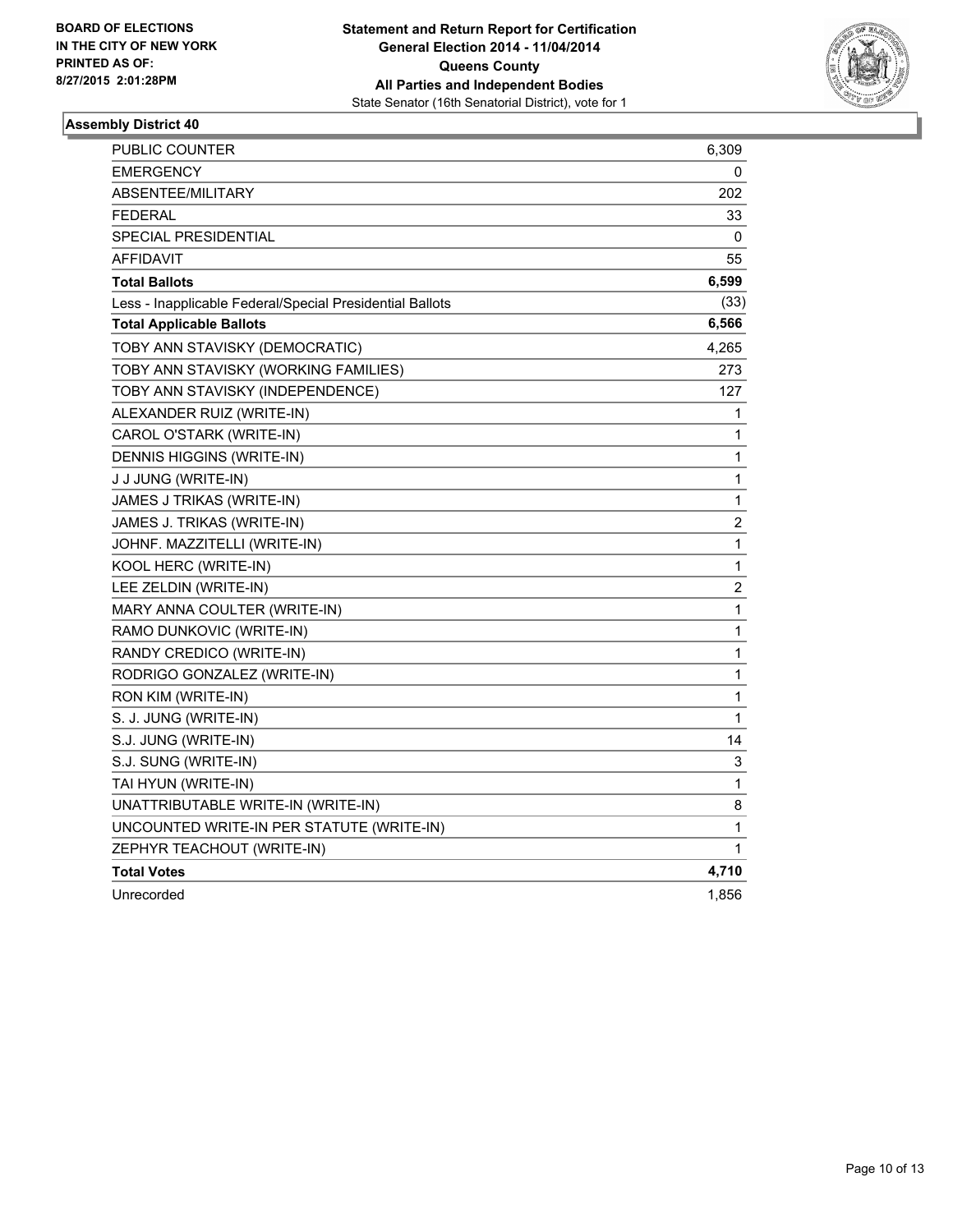

#### **Total for State Senator (16th Senatorial District) - Queens County**

| PUBLIC COUNTER                                           | 26,780 |
|----------------------------------------------------------|--------|
| <b>EMERGENCY</b>                                         | 0      |
| ABSENTEE/MILITARY                                        | 956    |
| <b>FEDERAL</b>                                           | 165    |
| <b>SPECIAL PRESIDENTIAL</b>                              | 0      |
| <b>AFFIDAVIT</b>                                         | 280    |
| <b>Total Ballots</b>                                     | 28,181 |
| Less - Inapplicable Federal/Special Presidential Ballots | (165)  |
| <b>Total Applicable Ballots</b>                          | 28,016 |
| TOBY ANN STAVISKY (DEMOCRATIC)                           | 18,784 |
| TOBY ANN STAVISKY (WORKING FAMILIES)                     | 1,648  |
| TOBY ANN STAVISKY (INDEPENDENCE)                         | 734    |
| ABRAHAM LINCOLN (WRITE-IN)                               | 1      |
| AGAMEMON DIMITRIAJD (WRITE-IN)                           | 1      |
| ALAN Z. GOODMAN (WRITE-IN)                               | 1      |
| ALEXANDER RUIZ (WRITE-IN)                                | 1      |
| AMY JONES (WRITE-IN)                                     | 1      |
| ANDREW MOSKOWITZ (WRITE-IN)                              | 1      |
| ANTON TRAPMAN (WRITE-IN)                                 | 1      |
| <b>BARRY GOLLANTI (WRITE-IN)</b>                         | 1      |
| <b>BASYA PRICE (WRITE-IN)</b>                            | 1      |
| BENEDICT W WALL (WRITE-IN)                               | 1      |
| BOLINAR ALTAMIRAL (WRITE-IN)                             | 1      |
| BRIAN BRITZ (WRITE-IN)                                   | 1      |
| BRYAN LITZ (WRITE-IN)                                    | 1      |
| C J JONG (WRITE-IN)                                      | 1      |
| C NEMO (WRITE-IN)                                        | 1      |
| C. J. JUNG (WRITE-IN)                                    | 1      |
| CARMEN R. VELASQUEZ (WRITE-IN)                           | 1      |
| CAROL O'STARK (WRITE-IN)                                 | 1      |
| CARYN HERMAN (WRITE-IN)                                  | 1      |
| CELESTE ORTIZ (WRITE-IN)                                 | 1      |
| CHRIS EDES (WRITE-IN)                                    | 2      |
| CHRISSY VOSKENCHIAN (WRITE-IN)                           | 1      |
| CHRISTOPHER DENNY (WRITE-IN)                             | 1      |
| CHRISTOPHER ROBERTS PRYOR (WRITE-IN)                     | 1      |
| DAN AKROYD (WRITE-IN)                                    | 1      |
| DANA HAAS (WRITE-IN)                                     | 1      |
| DAVID I ROTHSTEIN (WRITE-IN)                             | 1      |
| DENNIS HIGGINS (WRITE-IN)                                | 1      |
| DEREK JETER (WRITE-IN)                                   | 2      |
| EPHRAIM GROSSMEN (WRITE-IN)                              | 1      |
| EROL SENAKIS (WRITE-IN)                                  | 1      |
| FRANK ENG (WRITE-IN)                                     | 1      |
| <b>GARCIA SCOTT (WRITE-IN)</b>                           | 1      |
| GAVEN NOWAK (WRITE-IN)                                   | 1      |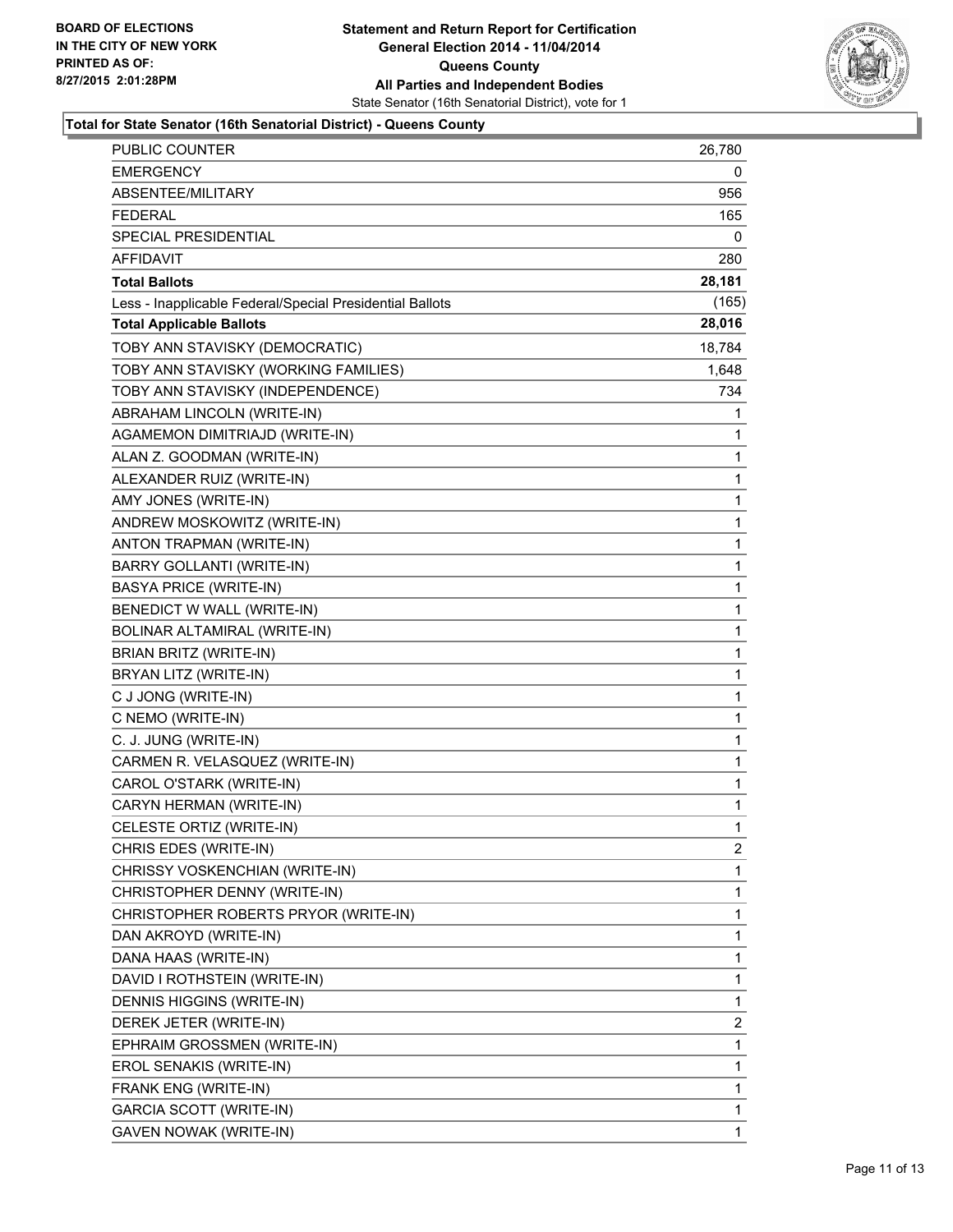

#### **Total for State Senator (16th Senatorial District) - Queens County**

| J DARO CASTELLANOS (WRITE-IN)     | 1            |
|-----------------------------------|--------------|
| J J JUNG (WRITE-IN)               | 1            |
| JACKIE CHAN (WRITE-IN)            | 1            |
| JAMES J TRIKAS (WRITE-IN)         | 1            |
| JAMES J. TRIKAS (WRITE-IN)        | 2            |
| JAMES MOONEY (WRITE-IN)           | $\mathbf{2}$ |
| JANE DOE (WRITE-IN)               | 1            |
| JANET A ANDERSON (WRITE-IN)       | 1            |
| JASON KOVACS (WRITE-IN)           | 1            |
| JEFFREY OSSIP (WRITE-IN)          | 1            |
| JILLIAN JOHNSON (WRITE-IN)        | 1            |
| JO RAMIREZ (WRITE-IN)             | 1            |
| JOEL GNAYER (WRITE-IN)            | 1            |
| JOHN BUA (WRITE-IN)               | 1            |
| JOHN HILLENGARDER (WRITE-IN)      | 1            |
| JOHN LIU (WRITE-IN)               | 1            |
| JOHNF. MAZZITELLI (WRITE-IN)      | 1            |
| JOSEF WAGNER (WRITE-IN)           | 1            |
| JUAN CHENG (WRITE-IN)             | 1            |
| JULIE HU (WRITE-IN)               | 1            |
| JULIO RAMIREZ (WRITE-IN)          | 1            |
| KOOL HERC (WRITE-IN)              | 1            |
| L KUGELMAS (WRITE-IN)             | 1            |
| LEE ZELDIN (WRITE-IN)             | 3            |
| LIA CONIGLID (WRITE-IN)           | 1            |
| LOUISE HERMAN (WRITE-IN)          | 1            |
| MARIE IACHETTA (WRITE-IN)         | 1            |
| MARK J BIBLIS (WRITE-IN)          | 1            |
| MARY ANNA COULTER (WRITE-IN)      | 1            |
| MICHAEL BLOOMBERG (WRITE-IN)      | 1            |
| MICHAEL DOONAN (WRITE-IN)         | 1            |
| MICHAEL SASS (WRITE-IN)           | 1            |
| MOJGAN LANCMAN (WRITE-IN)         | 1            |
| NATE GUNARY (WRITE-IN)            | 1            |
| NICHOLAS JAMES KANPOLA (WRITE-IN) | 1            |
| RAMO DUNKOVIC (WRITE-IN)          | 1            |
| RAND PAUL (WRITE-IN)              | 1            |
| RANDI CREDICO (WRITE-IN)          | 1            |
| RANDY CRADICO (WRITE-IN)          | 1            |
| RANDY CREDICO (WRITE-IN)          | 1            |
| RANDY MYERS (WRITE-IN)            | 1            |
| REGINALD CHIH (WRITE-IN)          | 1            |
| ROBBIE SHEIKH (WRITE-IN)          | 1            |
| RODRIGO GONZALEZ (WRITE-IN)       | 1            |
| ROMAN GORODETSKI (WRITE-IN)       | 3            |
| RON KIM (WRITE-IN)                | 1            |
|                                   |              |